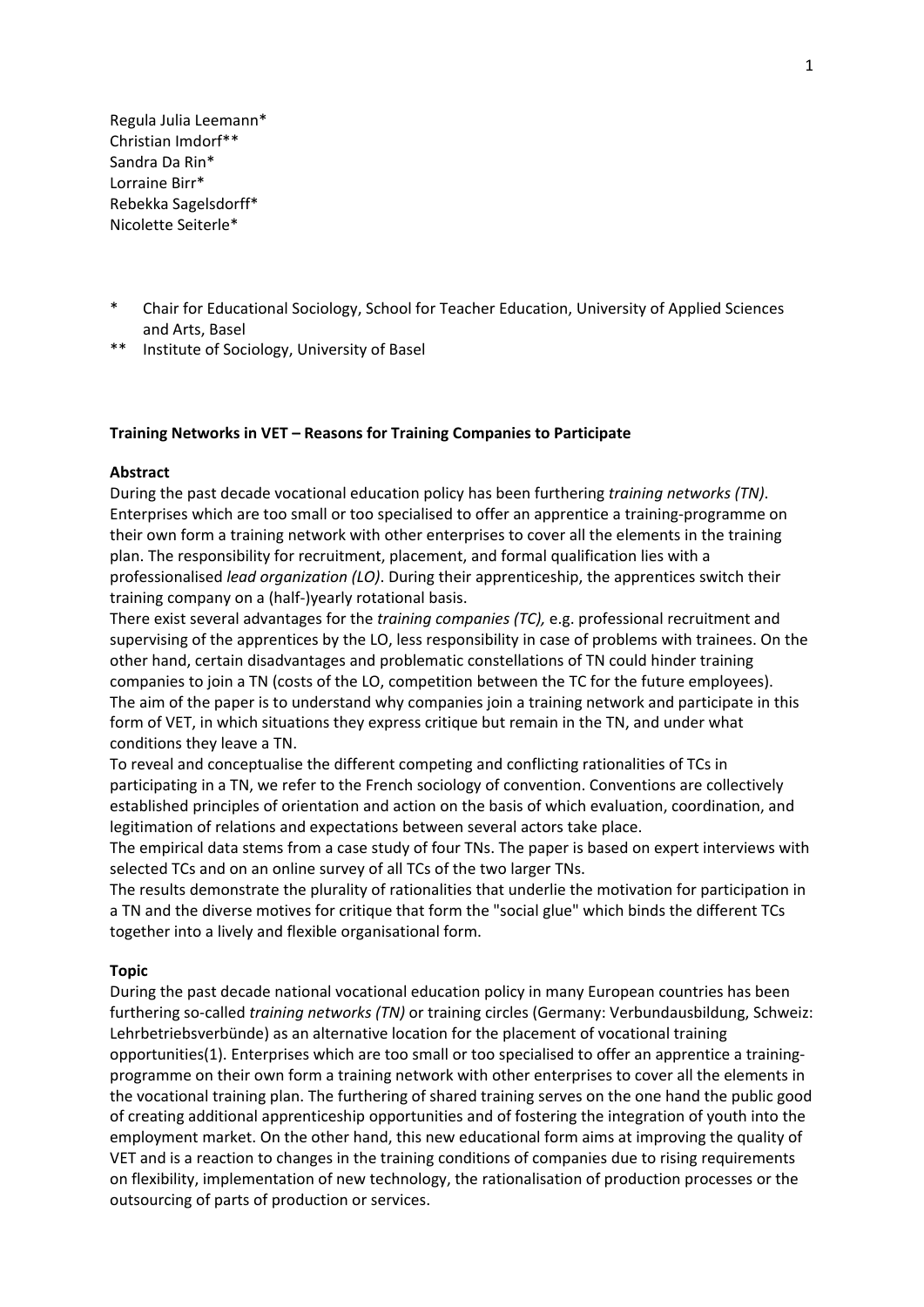#### *Main characteristics of training networks*

The responsibility for recruitment, selection, employment, placement, supervision and formal qualification lies with a professionalised so‐called *lead organization (LO)*. During their apprenticeship, the apprentices switch their training company on a (half-)yearly rotational basis (cf. Figure 1).



Figure 1 Structure of a Swiss training network and the rotation of apprentices

*Advantages and problematic constellations of training networks for training companies* Shared training by means of these networks has many advantages and can be an attractive option for training companies (TC); the LO possesses the resources (time, tools, qualified personal) for a professional recruitment and assists them significantly in providing the training services. The TCs are freed from the responsibility for the apprenticeships themselves. The services of the LO cover the administration of the apprenticeships, the support and monitoring of the TC as well as of the apprentices (including advising and assistance with training problems at part‐time vocational school or in the company as well as controlling educational objectives), taking on training assignments. If ever serious problems occurred with apprentices the LO is accountable for their relocation. Moreover the apprentices are going to leave the firm after the rotation period at the latest.

Nevertheless there are also disadvantages for the TC and problematic constellations. Primarily, the TC have to finance – besides the apprentices' wage – all the service and support they receive from the LO. A next critical point is the fact that the TCs lose the possibility of recruiting the apprentices on their own. Instead they get them assigned in the context of the (half‐)yearly rotation and they have to work with "the human material" they receive. As a consequence of the rotation principle every (half) year the firms have to introduce new apprentices into the company culture, operational sequences and array of products and lose the well instructed and familiarised ones. Not least competition between the TC becomes reality when they fear that business secrets are passed over or that they lose the good apprentices as future employees.

### **Aim**

The aim of the paper is to understand against the background of the above mentioned advantages and problematic constellations why companies join a training network and participate in this form of VET, in which situations they are not pleased with certain points of this organisational form, but remain and try to influence the TN towards the desired direction, and under what conditions they leave a TN.

We assume that the motivations of the TC are structured by three dimensions: a) the size of the TC and TN, b) the economic sector (private or state driven) of the TC and TN and c) the industry of the TN (homogeneous or heterogeneous). E.g. the primary focus of a TC in a TN in the private sector with a specific line lies on creating a professional workforce (gaining future employees) whereas governmental TC and/or TNs additionally push the integration of adolescents into the employment market and into society.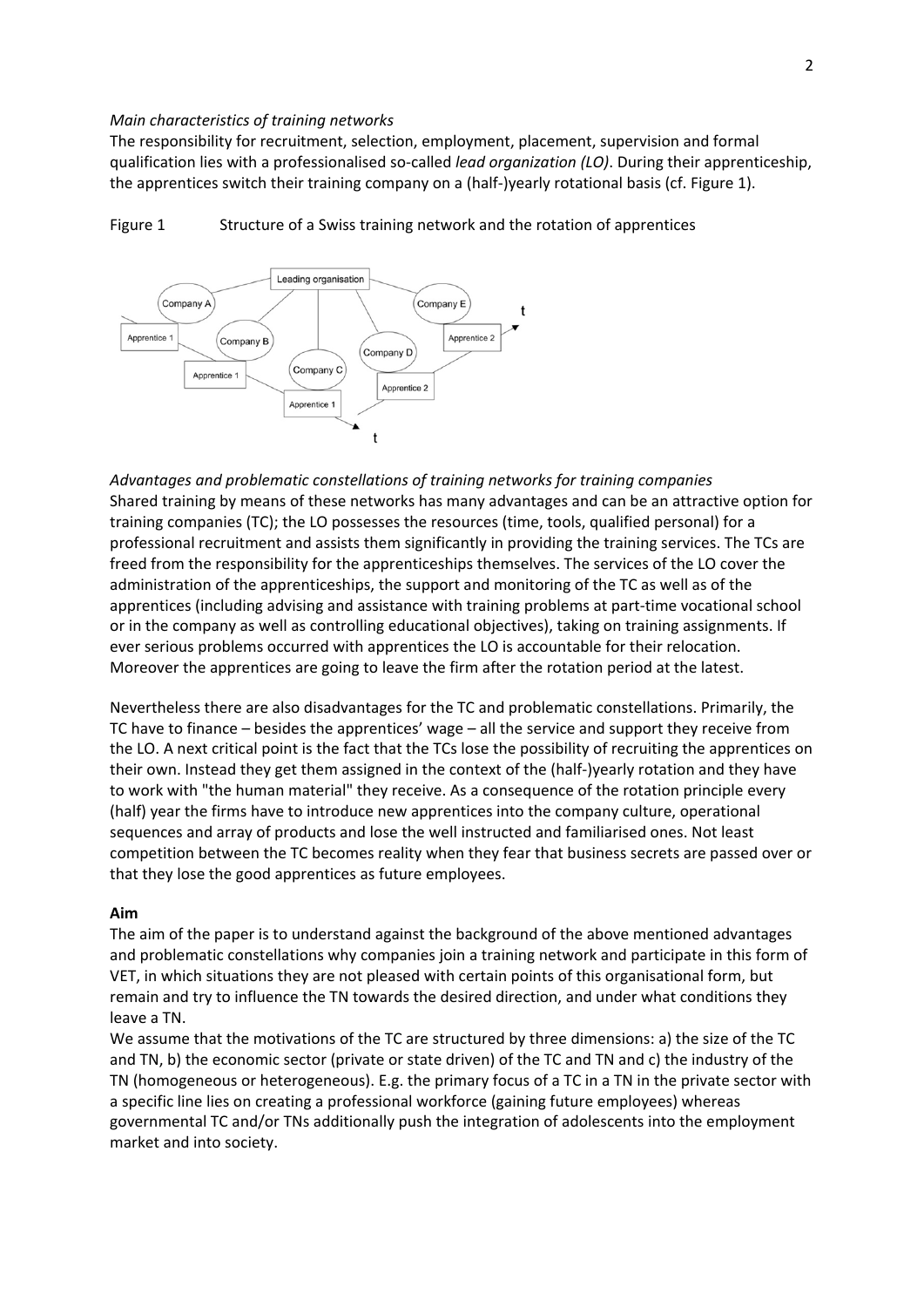### **Research questions**

The aim of the study will be achieved by answering the following three questions:

- (1) What are the reasons that motivate TCs to participate in a TN, to get involved in this new organisational form in VET and to stay even if they encounter difficult constellations?
- (2) Which critiques do TCs express with regard to the experiences in participating in a TN? How do they try to achieve changes? And what are the reasons that lead to a withdrawal from the TN?
- (3) How does the size, the economic sector and the heterogeneity of the industry structure the willingness to participate in a TN as well as influence, critiques and discontent?

## **Theoretical framework**

To reveal and conceptualise the different competing and conflicting rationalities of TCs in participating in a TN and in criticising and/or thinking about leaving the TN, we refer to the so called French sociology of convention (2, 3). Conventions are collectively established principles of orientation and action (orders of worth) on the basis of which evaluation, decision, coordination, and legitimation of relations and expectations between several actors take place. The social world comprises a plurality but finite number of conventions (market, domestic, civic, industrial, fame, inspiration). In specific social situations (like the decision to participate and remain, or to quit actors reflexively refer to these orders of worth, do 'justification work' criticising or justifying particular orders of worth. To keep the organisation (TC as well as TN) running, compromises, i.e. durable agreements, constructed on the basis of different conventions, have to be found (4).

#### **Design of the study**

The empirical data stems from a case study of four theoretically selected TNs (5) with a mixed method design. The results of the paper are based on a qualitative and a quantitative approach:

- a. a total of 33 semi‐structured expert interviews with selected TCs (data collection finished). The interview as well as the analyses are aligned to the epistemological framework of the sociology of convention, that is asking the interviewees for justification of their decisions and critiques (Why‐Questions) respectively looking for justifications in the material.
- b. an online survey of all TCs of the two larger TNs (data collection December 2012/January 2013). The analyses will be predominantly descriptive.

The interviews and survey focus on (amongst others) 1) the reasons and motivations of TCs to participate in TN or to think about quitting them respectively, 2) the positive and negative experiences with this training form in VET (outsourcing of recruiting, rotation, external supervision by the LO) and with the support by the LO.

#### **First results**

The results of the qualitative approach demonstrate the plurality of rationalities that underlie the motivation for participation in a TN and the diverse motives for critique that form the "social glue" which binds the different TCs together into a lively and flexible organisational form. The civic convention is crucial when TCs explain their participation by referring to their public responsibility for offering training positions to youth. We find such argumentations above all in TCs which are partially financed by the state (e.g. public transport) or which are part of the public administration (e.g. institutions in the health and care sector). Complaining about certain groups of appren‐ tices (e.g. youth with migrant background) who do not fit into the culture of the firm reflects the agency of the domestic convention. Critiques about the amount of additional work for introducing every (half a) year new apprentices is a feature of the industrial convention. The same is true when TCs are delighted with the support of the LO in recruiting and supervising the apprentices and stress how much they are disburdened from these time consuming parts of a training programme. Particularly small TCs profit from these services. In several cases the responsible people are enthusiastic about the idea of the TN itself. They point to the advantages of this form of training for the youth (learning opportunities) as well as for the firm (new inspirations by rotating trainees) and are highly motivated to participate, what demonstrate the significance of the convention of inspiration.